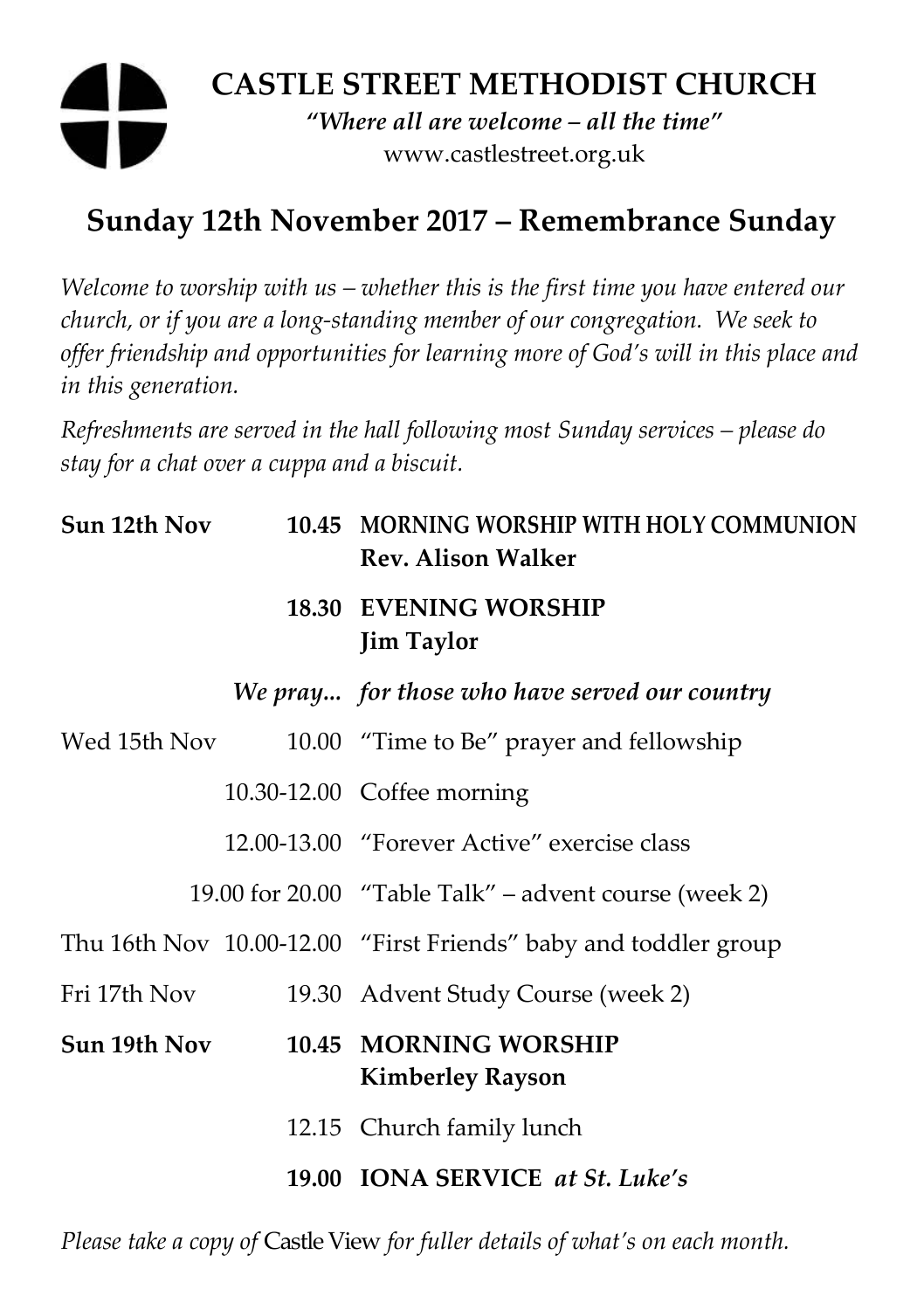#### **Bible readings for today's services**

10.45am: 1 Thessalonians 4: 13-18 *(page 194)*; Matthew 25: 1-13 *(page 27)*  6.30pm: Joshua 24: 1-3, 14-25 *(page 204);* 1 Thessalonians 4: 13-18 *(page 194)*

+\*\*\*\*\*\*\*

### **Remembrance Sunday performance at St. Augustine's**

The St. Augustine's Singers will perform the Fauré *Requiem* and Purcell's *Man that is born of a Woman* this evening. It starts at 6pm.

+\*\*\*\*\*\*\*

### **Church family meal – next Sunday**

We hope that folk will stay for lunch after the morning service next Sunday (19th November), to which we have also invited students from nearby colleges. If you're planning to come along, please sign up on the list, or let Chris Rayson know (e-mail: cjr43 *at* cantab *dot* net). Also, any further offers of food would be gratefully received – ideally something prepared in a single pot or pan which can be quickly warmed up and served.

-----

#### **Important notice about our car park**

Could all church members please note that during the week our car park has only very limited spaces for our use. Spaces 13-16 are usually available, although there is no guarantee of this. External users of our premises do not automatically have car park use included, so, for example, U3A do not have permission to park here. It is important to note that some of our car park users come and go during the course of the day: just because spaces are empty doesn't mean they are free for use. To help prevent unauthorised use we encourage anyone entering or leaving to close the gate. If you have any queries, please talk to Denise or Gordon.

#### +\*\*\*\*\*\*\*

## **CCHP volunteers – final gaps to fill**

Thanks to all who have volunteered to help this year. There are two gaps to be filled on the rotas, both of which would be once each month. First is someone to be at church for a maximum of about half an hour from around 7.45am on Wednesday mornings to receive the kit. Second is someone to help with the grand clear-up for about an hour on Thursday morning from about 7am. If you can help, please speak to Alison.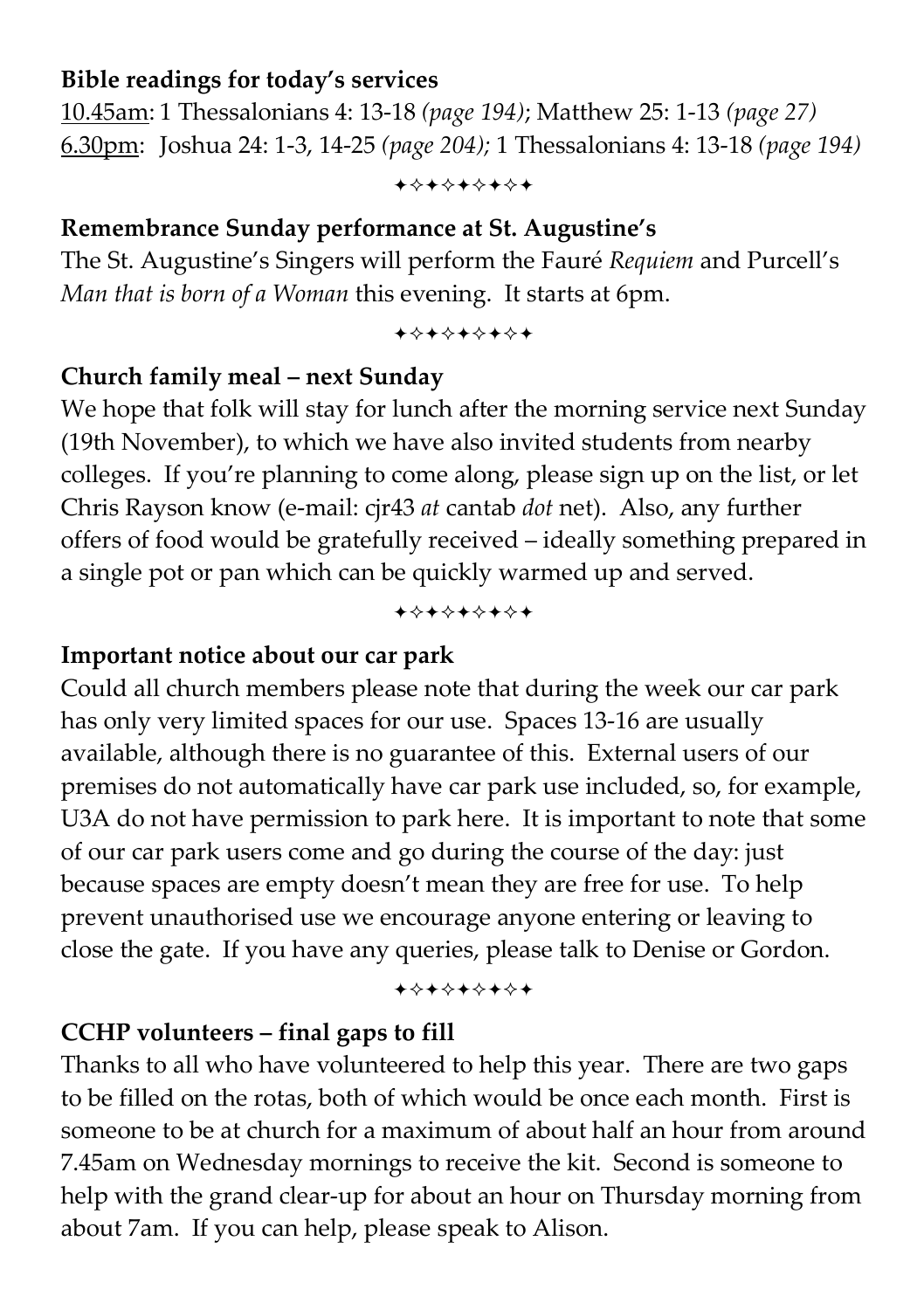## **Advent Courses**

Our Advent Study Course continues this Friday evening, starting at 7.30pm and finishing at around 9pm. This week's topic, the second of four, is "A time for getting – getting the most out of Christmas; getting the message; getting stuck in".

Meanwhile, the Table Talk Advent Course "Journeying with the Magi" also has its second session this week, on Wednesday evening. The topic is "Prayer – the Frankincense Experience". Come along for a meal at 7pm, or just the discussion at 8pm.

+\*\*\*\*\*\*\*

## **Charity Fair at Haslingfield – next Saturday (18th November)**

Nineteen charities will have a stall (several were listed on last week's notice sheet). Everyone is invited to bring along a non-perishable item for the Cambridge Foodbank – and Christmas treats such as cake, biscuits, chocolates, nibbles, etc. would be especially appreciated. The Fair runs from 11am until 2.30pm, and refreshments and light lunches will be available throughout.

+\*\*\*\*\*\*\*

**Simple Sewing, Knit and Natter Charity Sale at Toft – next Saturday**  This charity sale, at Toft Methodist Church, also takes place next Saturday (18th November), from 10am until 12 noon. Proceeds will be divided between Cancer Treatment at Addenbrooke's and Jimmy's.

#### +\*\*\*\*\*\*\*

### **Jazz concert at Churchill College – next Saturday evening**

There is to be an evening of music with a jazz ensemble in aid of The Medaille Trust, a charity which fights against and supports the victims of trafficking and slavery. It's taking place in the chapel at Churchill College, and starts at 7.30pm. Admission is free, but donations are requested. For more information, contact Revd. Norman Setchell (e-mail: christian9 *at* tiscali *dot* co *dot* uk).

#### +\*\*\*\*\*\*\*

**"An Evening with Paul Field" – Saturday 25th November at 7.30pm**  A reminder of this event at Royston Methodist Church in two weeks' time; more details can be found in the November *Castle View*.